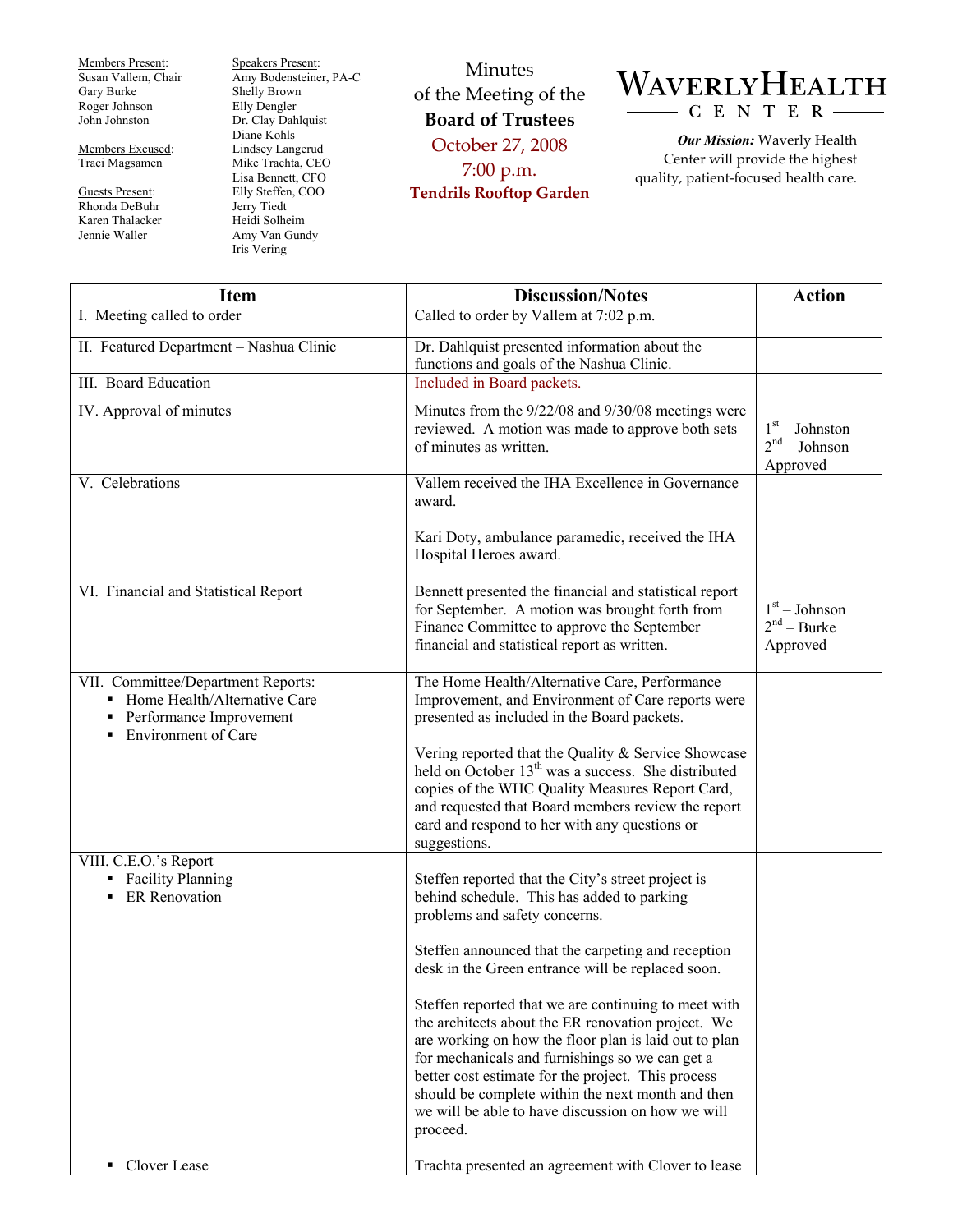|                                                                        | the second floor clinic space that was previously<br>leased by Dr. Delbridge and Dr. Ginther. The cost of<br>the lease is \$4,000 per month, and some of the cost<br>will be recouped through a partial sublease back to<br>Dr. Delbridge. A motion was made to approve the<br>lease as presented and included in the Board packets.<br>Trachta stated that if we decide to move forward<br>with the ER renovation project and issue bonds, we<br>may want to consider increasing the bond amount to<br>purchase the second floor of the Centennial Pavilion<br>from Clover.                                                                                                                                                                                           | $1st - Burke$<br>$2nd - Johnson$<br>Approved    |
|------------------------------------------------------------------------|------------------------------------------------------------------------------------------------------------------------------------------------------------------------------------------------------------------------------------------------------------------------------------------------------------------------------------------------------------------------------------------------------------------------------------------------------------------------------------------------------------------------------------------------------------------------------------------------------------------------------------------------------------------------------------------------------------------------------------------------------------------------|-------------------------------------------------|
| Mail Services, LLC Contract (Statement<br>٠<br>Vendor)                 | Bennett presented a three year agreement to<br>outsource patient statements to Mail Services, LLC.<br>With the McKesson software all statements are<br>outsourced and Mail Services, LLC has provided the<br>most cost effective proposal at 50.5 cents per<br>envelope. They also provide options for further<br>development including electronic statements and<br>online bill pay. A motion was made to approve the<br>agreement as presented.                                                                                                                                                                                                                                                                                                                      | $1st - Johnson$<br>$2nd - Johnston$<br>Approved |
| <b>Biomedical Engineering Contract</b><br>٠                            | Bennett presented an agreement for biomedical<br>engineering services from HMS Health. Our current<br>contract with UHS was up for renewal and we<br>solicited bids. The proposal from HMS Health is<br>significantly less expensive and provides for<br>comparable service. The company is relatively new<br>and is looking to expand their territory into Iowa.<br>The agreement calls for a year term that is<br>automatically renewable for 2 years with no<br>inflationary increases. They have agreement to hire<br>a service technician in our area, and we will get to<br>have input in the hiring process to assure that the<br>technician is a good fit for our facility. A motion<br>was made to approve the HMS Health contract<br>agreement as presented. | $1st - Burke$<br>$2nd - Johnson$<br>Approved    |
| ٠<br>Announcements                                                     | Trachta reported that Board member Traci<br>Magsamen will be resigning due to relocation.<br>Trachta announced that tomorrow is Amy Van<br>Gundy's last day of employment with WHC. She<br>has accepted an analyst position at Mayo.                                                                                                                                                                                                                                                                                                                                                                                                                                                                                                                                   |                                                 |
| IX. Medical Staff Report - Dr. Darnold                                 | No report.                                                                                                                                                                                                                                                                                                                                                                                                                                                                                                                                                                                                                                                                                                                                                             |                                                 |
| X. IT Update - Jerry Tiedt                                             | Tiedt presented the IT update, noting that the GoLive<br>Project is currently on schedule and within original<br>scope. He distributed a copy of the project budget<br>summary and reported that there continue to be some<br>budget challenges, but they should be manageable.<br>Included in the report were capital requests for:<br>** purchase of Ergotron Workstation Arms at a cost<br>not to exceed \$8,140<br>A motion was made to approve the capital request as<br>presented                                                                                                                                                                                                                                                                                | $1st - Johnson$<br>$2nd - Burke$<br>Approved    |
| XI. Press Ganey Patient Satisfaction Survey<br>Reports - Heidi Solheim | Solheim presented the Press Ganey patient<br>satisfaction survey results for the quarter ending<br>September 30 <sup>th</sup> . Solheim noted that our while our<br>HCAHPS ratings continue to be strong, our<br>competitors are starting to rise. Solheim reported on                                                                                                                                                                                                                                                                                                                                                                                                                                                                                                 |                                                 |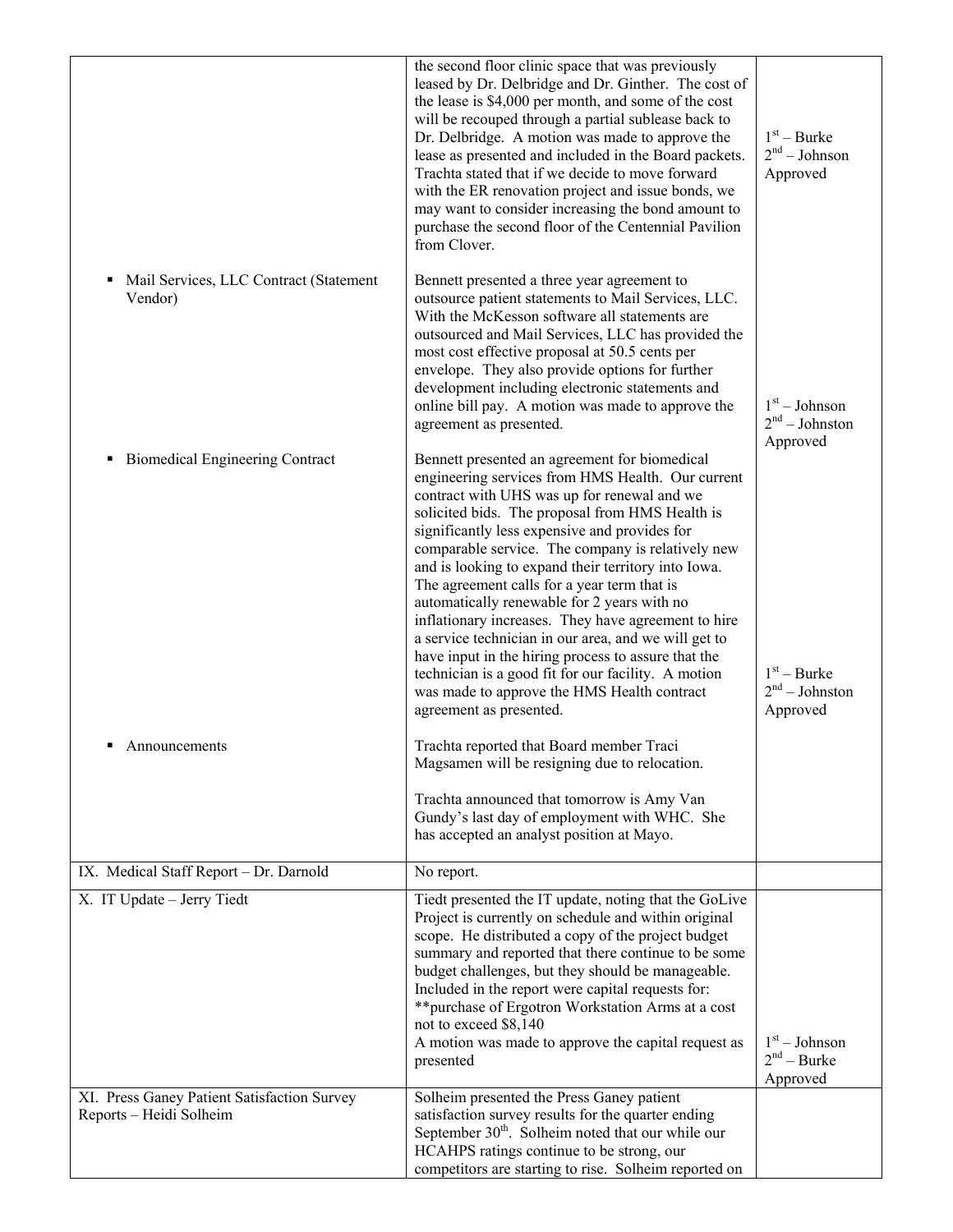|                                                                                                                                                                                                                                                                                                                                                                                                                                                                                                                                                                                                                                                                                                                                                                                                          | some changes that will be made to the sampling<br>process for the outpatient survey that should provide<br>us with a more accurate comparison to other<br>facilities.                                                                                                                                                                                                                                                                                                                           |                                               |
|----------------------------------------------------------------------------------------------------------------------------------------------------------------------------------------------------------------------------------------------------------------------------------------------------------------------------------------------------------------------------------------------------------------------------------------------------------------------------------------------------------------------------------------------------------------------------------------------------------------------------------------------------------------------------------------------------------------------------------------------------------------------------------------------------------|-------------------------------------------------------------------------------------------------------------------------------------------------------------------------------------------------------------------------------------------------------------------------------------------------------------------------------------------------------------------------------------------------------------------------------------------------------------------------------------------------|-----------------------------------------------|
| XII. Performance Indicator Report - Amy Van<br>Gundy                                                                                                                                                                                                                                                                                                                                                                                                                                                                                                                                                                                                                                                                                                                                                     | Van Gundy presented the performance indicators<br>report which included information on financial<br>performance indicators, operating performance<br>indicators, and quality and satisfaction indicators.                                                                                                                                                                                                                                                                                       |                                               |
| XIII. Corporate Compliance Program - Amy Van<br>Gundy                                                                                                                                                                                                                                                                                                                                                                                                                                                                                                                                                                                                                                                                                                                                                    | Van Gundy presented the Corporate Compliance<br>Program as included in the Board packets. Some of<br>the changes and updates include:<br>**Lisa Bennett will function as the compliance<br>officer<br>**Increased auditing<br>**New compliance hotline<br>**Instructions for use of the reporting portal<br>**Increased employee education regarding<br>compliance issues<br>** An annual report to the Board<br>A motion was made to approve the Corporate<br>Compliance Program as presented. | $1st - Burke$<br>$2nd - Johnson$<br>Approved  |
| XIV. Old Business                                                                                                                                                                                                                                                                                                                                                                                                                                                                                                                                                                                                                                                                                                                                                                                        | None.                                                                                                                                                                                                                                                                                                                                                                                                                                                                                           |                                               |
|                                                                                                                                                                                                                                                                                                                                                                                                                                                                                                                                                                                                                                                                                                                                                                                                          |                                                                                                                                                                                                                                                                                                                                                                                                                                                                                                 |                                               |
| XV. New Business<br>Provisional to Regular Appointment on Medical<br>Staff:<br>Douglas Ketcham, M.D. - Courtesy,<br>Ξ<br>Radiology<br>Reappointment to Medical Staff:<br>Alan Brown, M.D. - Consulting,<br>Pathology<br>Jeffrey Clark, D.O. - Consulting,<br>Orthopedic Surgery<br>Stephen Frazier, M.D. - Consulting,<br>Radiology<br>Jay Ginther, M.D. - Consulting,<br>٠<br>Orthopedic Surgery<br>Stephen Mong, M.D. - Consulting,<br>Urology<br>• Victor Mujica, M.D. - Consulting, Internal<br>Medicine<br>Martin Sands, M.D. - Consulting,<br>٠<br>Dermatology<br>Michael Welton, M.D. - Consulting,<br>٠<br>Urology<br>Boriana Kamenova, M.D. - Courtesy,<br>٠<br>Oncology/Hematology<br>Jasjeet Sangha, M.D. - Courtesy,<br>٠<br>Oncology<br>Patrick Weires, D.P.M. - Courtesy,<br>٠<br>Podiatry | Trachta presented the provisional to regular<br>appointment, reappointments and resignations from<br>Medical Staff as listed at left. The files have been<br>reviewed by the Executive Committee of the Medical<br>Staff. The Executive Committee recommends<br>approval. A motion was made to approve all items<br>as individually considered and recommended by the<br>Executive Committee of the Medical Staff.                                                                              | $1st - Johnston$<br>$2nd - Burke$<br>Approved |
| Resignation from Medical Staff:<br>Tricia Thompson, ARNP-<br>×<br>Consulting/Ancillary, Dermatology<br>Lara Kyhl, ARNP - Courtesy/Ancillary,<br>٠<br><b>Family Practice</b>                                                                                                                                                                                                                                                                                                                                                                                                                                                                                                                                                                                                                              |                                                                                                                                                                                                                                                                                                                                                                                                                                                                                                 |                                               |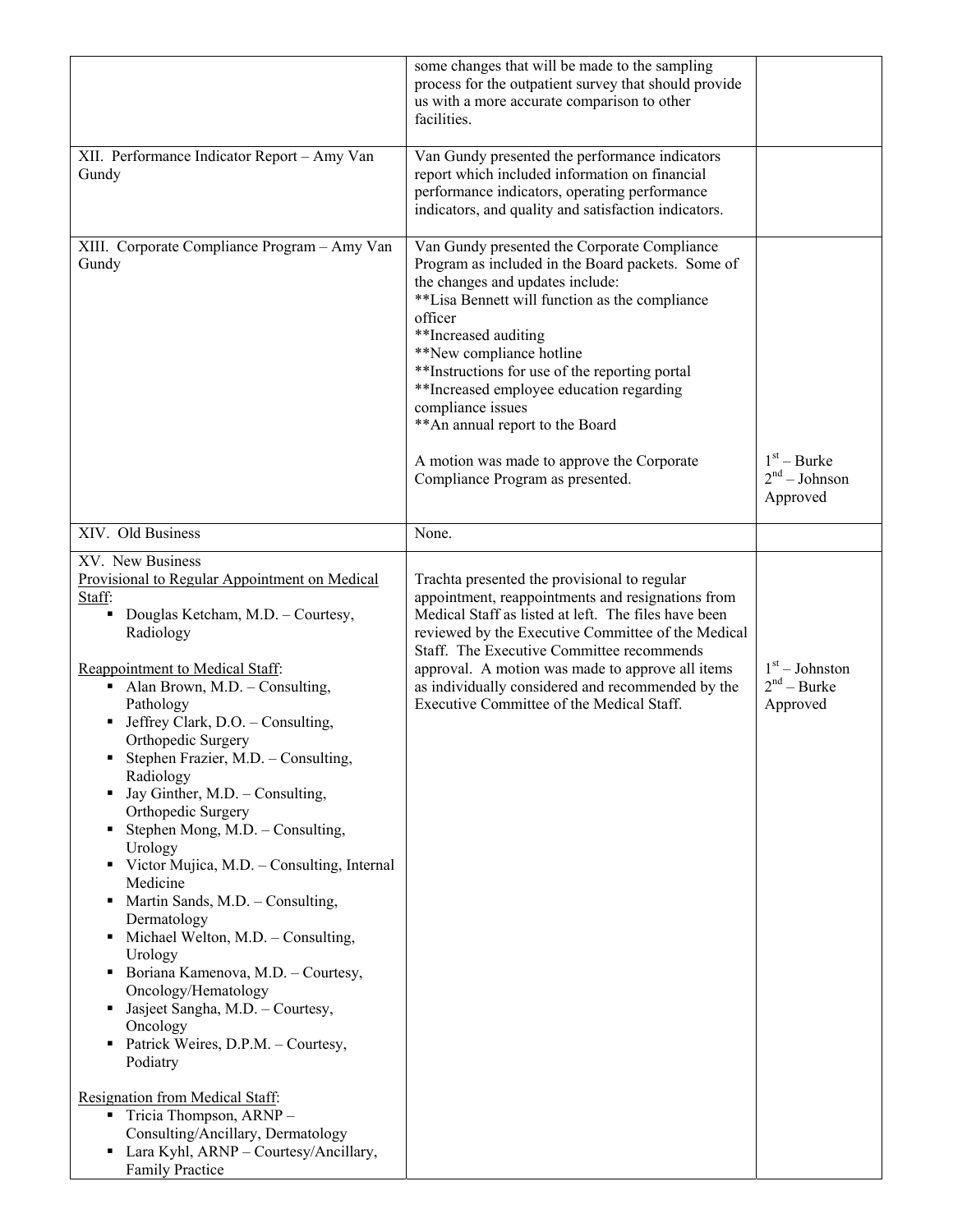| Carrie Busch, LPN - Allied                                                                                                                                                                                                                                                                                                                                                                                                                                                                                                                                                                                                                                                                                                                                                                                                                                                                                                                                                                                                        |                                                                                                                                                                                                                                                                                                                                                                                                                                                                                                                   |                                                 |
|-----------------------------------------------------------------------------------------------------------------------------------------------------------------------------------------------------------------------------------------------------------------------------------------------------------------------------------------------------------------------------------------------------------------------------------------------------------------------------------------------------------------------------------------------------------------------------------------------------------------------------------------------------------------------------------------------------------------------------------------------------------------------------------------------------------------------------------------------------------------------------------------------------------------------------------------------------------------------------------------------------------------------------------|-------------------------------------------------------------------------------------------------------------------------------------------------------------------------------------------------------------------------------------------------------------------------------------------------------------------------------------------------------------------------------------------------------------------------------------------------------------------------------------------------------------------|-------------------------------------------------|
| <b>Reappointment to Medical Staff (Pending</b><br>recommendation from Executive Committee of the<br>Medical Staff):<br>Annette Geary, $ARNP$ – Consulting/<br>Ancillary, Dermatology                                                                                                                                                                                                                                                                                                                                                                                                                                                                                                                                                                                                                                                                                                                                                                                                                                              | Trachta reported that due to Joint Commission<br>requirements, Annette Geary, ARNP will need to<br>continue with her appointment to the Medical Staff<br>to provide specialty clinic services onsite. Her<br>reappointment paperwork has been received and will<br>be reviewed by the Executive Committee of the<br>Medical Staff. A motion was made to approve the<br>reappointment of Annette Geary, ARNP conditional<br>upon the review and recommendation of the<br>Executive Committee of the Medical Staff. | $1st$ – Burke<br>$2nd - Johnson$<br>Approved    |
| New/Revised Policies:<br>Career Ladder Program/Human Resources<br>٠<br>Collection Policy/Business Office<br>٠<br>Pay Differentials/Human Resources<br>Health Center Vehicles/Administration<br>٠<br>Online Review of Medical Records/Health<br>٠<br><b>Information Management</b><br>Deficiency Analysis/Health Information<br>٠<br>Management<br>• Medical Records Forms Request and<br>Approval Process/Health Information<br>Management<br>Classification of Employees/Human<br>٠<br>Resources<br>Credentialing Volunteer Practitioners<br>٠<br>During a Disaster/Human Resources<br>Credentials/Human Resources<br>٠<br>Hiring/Human Resources<br>٠<br>Nepotism/Human Resources<br>٠<br>Pre-Employment Requirements/Human<br>٠<br>Resources<br>Resignations and Retirements/Human<br>Resources<br>Status and Position Changes/Human<br>٠<br>Resources<br>Recommendations for Chemoprophylaxis<br>After Occupational Exposure to HIV/<br>Infection Control - Employee Health<br>Mandatory Education Requirements/<br>Education | Trachta presented the new/revised policy statements<br>as listed at left, and included in the Board packets.<br>The policies are required for cardiovascular<br>accreditation and have been reviewed by the<br>Executive Committee of the Medical Staff and are<br>recommended for approval. A motion was made to<br>approve the policies as written and individually<br>considered.                                                                                                                              | $1st - Johnson$<br>$2nd - Johnston$<br>Approved |
| <b>Revised Privilege Listing:</b><br>• Physician Assistant                                                                                                                                                                                                                                                                                                                                                                                                                                                                                                                                                                                                                                                                                                                                                                                                                                                                                                                                                                        | Trachta presented the revised privilege listing as<br>listed at left, and included in the Board packets. The<br>form has been reviewed and is recommended for<br>approval by the Executive Committee of the Medical<br>Staff. A motion was made to approve the privilege<br>listing as written and individually considered.                                                                                                                                                                                       | $1st - Johnston$<br>$2nd - Johnson$<br>Approved |
| Finance Committee:<br>• Capital Request: Lab, Blood Culture<br>Analyzer, \$10,5000 (budgeted)<br>• Capital Request: Cardiovascular SONOS<br>Upgrade, \$30,000 (budgeted)<br>• Capital Request: Respiratory Therapy<br>Cardiac Stress System, \$17,112 (budgeted)<br>• Capital Request: Plant Services, Green<br>Entrance Carpet, \$21,119 (budgeted -<br>\$15,000                                                                                                                                                                                                                                                                                                                                                                                                                                                                                                                                                                                                                                                                 | Trachta reported that the Finance Committee met on<br>10/24/08. Minutes from said meeting were included<br>Board packets.<br>Trachta presented the capital requests and capital<br>purchase FYI as listed at left. He reported that the<br>capital items have been approved as part of the<br>capital budget. A motion was brought forth from<br>Finance Committee to approve the capital requests as<br>presented.                                                                                               | $1st - Burke$<br>$2nd - Johnson$<br>Approved    |